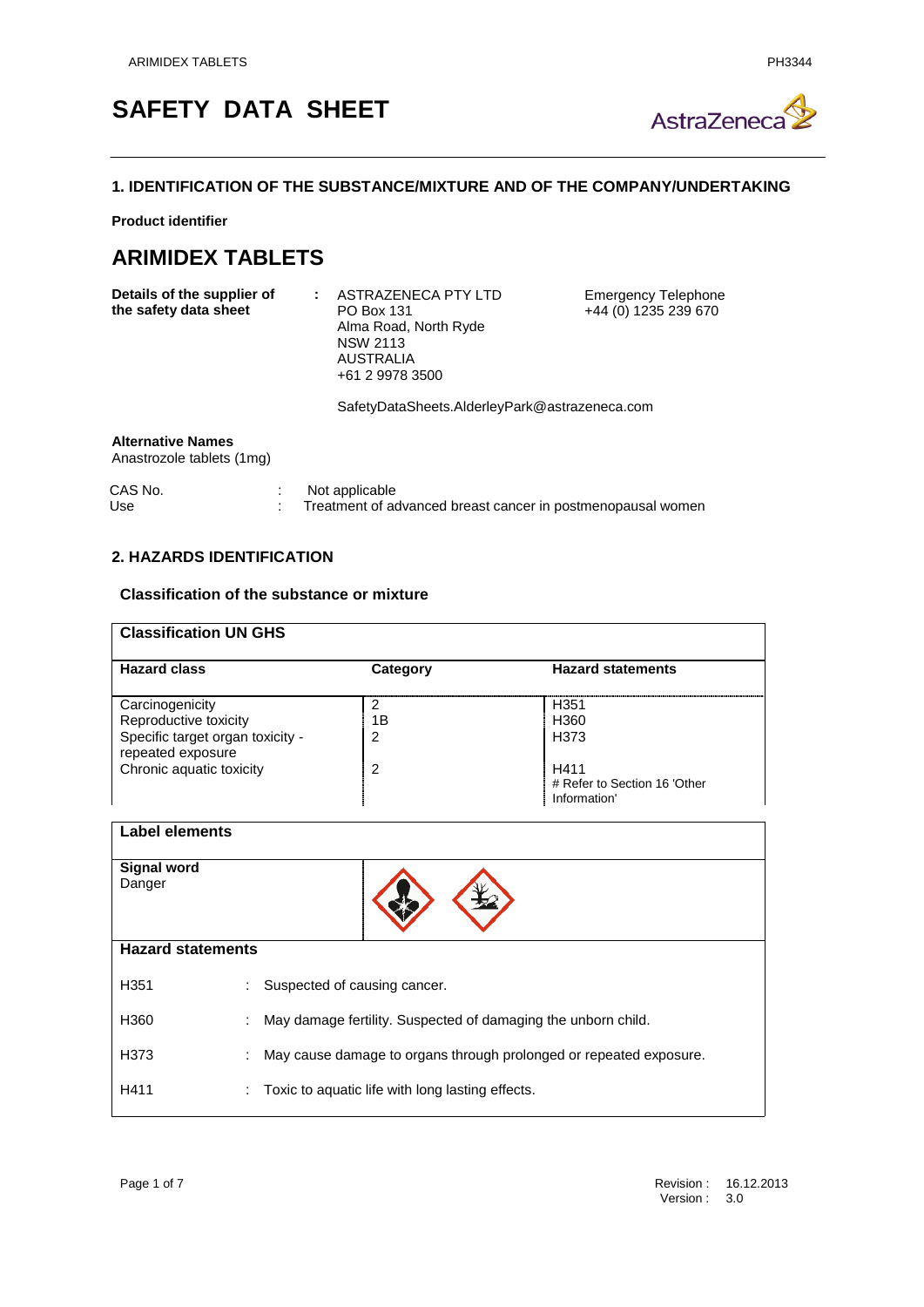| <b>Precautionary statements</b> |                                                                  |
|---------------------------------|------------------------------------------------------------------|
| P <sub>201</sub>                | Obtain special instructions before use.                          |
| P273                            | Avoid release to the environment.                                |
| P <sub>281</sub>                | Use personal protective equipment as required.                   |
| $P308 + P313$                   | : IF exposed or concerned: Get medical advice/attention.         |
| P <sub>501</sub>                | Dispose of contents/container to an approved incineration plant. |
|                                 |                                                                  |

**Other hazards**

See Section 11.

# **3. COMPOSITION/INFORMATION ON INGREDIENTS**

#### **Mixture:**

| <b>Component</b> | %                                                                                                                                        | CAS No.     |          |                          |
|------------------|------------------------------------------------------------------------------------------------------------------------------------------|-------------|----------|--------------------------|
| Anastrozole      |                                                                                                                                          | 120511-73-1 |          |                          |
|                  | <b>Hazard class</b>                                                                                                                      |             | Category | <b>Hazard statements</b> |
|                  | Acute toxicity<br>Acute toxicity<br>Carcinogenicity<br>Specific target organ<br>toxicity - repeated<br>exposure<br>Reproductive toxicity |             | 3        | H <sub>301</sub>         |
|                  |                                                                                                                                          |             | 3        | H331                     |
|                  |                                                                                                                                          |             |          | H <sub>351</sub>         |
|                  |                                                                                                                                          |             |          | H372                     |
|                  |                                                                                                                                          |             | 1Β.      | H360                     |
|                  | Acute aquatic toxicity                                                                                                                   |             | 3        | H402                     |
|                  | Chronic aquatic toxicity                                                                                                                 |             |          | H410                     |

# Refer to Section 16 'Other Information'

# **4. FIRST-AID MEASURES**

#### **Description of first aid measures**

| Inhalation          | Remove patient from exposure, keep warm and at rest. Obtain medical attention.                                                  |
|---------------------|---------------------------------------------------------------------------------------------------------------------------------|
| <b>Skin Contact</b> | Remove contaminated clothing. Wash skin immediately with water. Obtain medical<br>attention.                                    |
| Eye Contact         | Irrigate with eyewash solution or clean water, holding the eyelids apart, for at least 10<br>minutes. Obtain medical attention. |
| Ingestion           | Wash out mouth with water. Do NOT induce vomiting as a First-Aid measure. Obtain<br>medical attention.                          |

#### **Most important symptoms and effects, both acute and delayed** Refer to sections 2 and 11

**Indication of any immediate medical attention and special treatment needed**

Symptomatic treatment and supportive therapy as indicated. For further detail consult the prescribing information.

# **5. FIRE-FIGHTING MEASURES**

| Extinguishing Media (suitable)   | water spray, foam, dry powder or CO2. |
|----------------------------------|---------------------------------------|
| Extinguishing Media (unsuitable) | $\overline{\phantom{0}}$              |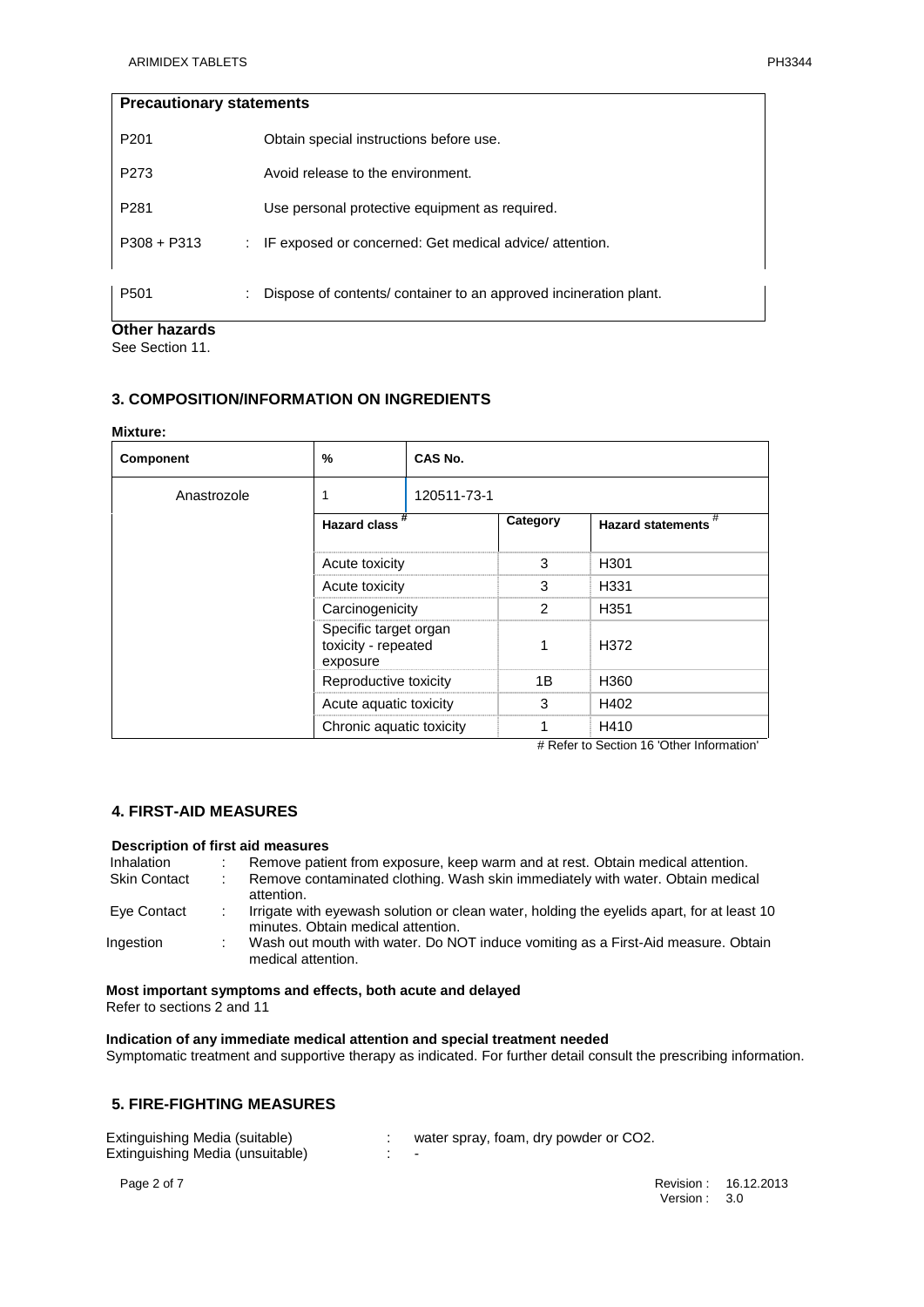| Special hazards arising from the<br>substance or mixture | If involved in a fire, it may burn and emit noxious and toxic<br>fumes.                                                                                                                                         |
|----------------------------------------------------------|-----------------------------------------------------------------------------------------------------------------------------------------------------------------------------------------------------------------|
| Special protective actions for fire-fighters             | A self contained breathing apparatus and suitable protective<br>clothing should be worn in fire conditions. Prevent fire<br>extinguishing water from contaminating surface water or the<br>ground water system. |

# **6. ACCIDENTAL RELEASE MEASURES**

| Personal precautions, protective<br>equipment and emergency procedures | Ensure suitable personal protection during removal of spillages.<br>See Section 8.                                                                        |
|------------------------------------------------------------------------|-----------------------------------------------------------------------------------------------------------------------------------------------------------|
| <b>Environmental Precautions</b>                                       | Prevent entry into drains, sewers or watercourses. Collect<br>spillage.                                                                                   |
| Methods and material for containment and<br>cleaning up                | Transfer spilled tablets to a suitable container for disposal.<br>Wash the spillage area with water. Avoid release to the<br>environment. See section 13. |
| <b>7. HANDLING AND STORAGE</b>                                         |                                                                                                                                                           |

| Precautions for safe handling                                   | Avoid contact with skin and eyes. Wash hands after use. The<br>product may form flammable dust clouds in air, if dust from<br>crushed tablets is allowed to accumulate. |
|-----------------------------------------------------------------|-------------------------------------------------------------------------------------------------------------------------------------------------------------------------|
| Conditions for safe storage, including any<br>incompatibilities | Keep container tightly closed.                                                                                                                                          |
| Specific end use(s)                                             | Storage temperature : $<$ 30 °C<br>Not applicable, refer to Section 1                                                                                                   |

# **8. EXPOSURE CONTROLS/PERSONAL PROTECTION**

#### **Control parameters**

#### **Occupational Exposure Limit Value**

| <b>Components</b> | Value          | <b>Control parameters</b> | <b>Comments</b>    |
|-------------------|----------------|---------------------------|--------------------|
| Anastrozole       | $0.0001$ ma/m3 | TEL.<br>8hr TWA           | <b>HYG</b><br>COM. |

#### **Exposure Controls**

The specific controls will depend on local circumstances and should be based on the risk assessment. Appropriate controls to reduce exposure may include engineering controls, for example ventilation, procedural controls and the use of personal protection equipment.

Prevent entry into drains, sewers or watercourses.See Section 6 for environmental precautions.

#### **Occupational exposure controls**

Decisions about whether the use of personal protective equipment (PPE) is appropriate as part of the control strategy should be based on the workplace risk assessment and should take account of local legislative requirements for selection and use. There are multiple factors that will affect the specific requirements such as amount and concentration of the material, duration of exposure, frequency of exposure, external environmental conditions, the task, the user etc.

The information below should not be used in isolation and should be considered in the context of the workplace risk assessment on a case by case basis.

The recommended personal protective equipment (PPE) is based on preventing the potential adverse health effects from exposure to the active pharmaceutical ingredient (API). The risk of exposure to the API in the formulation/product needs to be taken into consideration.

#### **Respiratory protection**

Use an air fed hood for occasional exposures or for repeated exposures use a self-contained breathing apparatus if the risk assessment does not support the selection of other protection. NIOSH approved respiratory protection device consistent with the work place risk assessment.

Consult a qualified safety and health professional for additional guidance, as needed.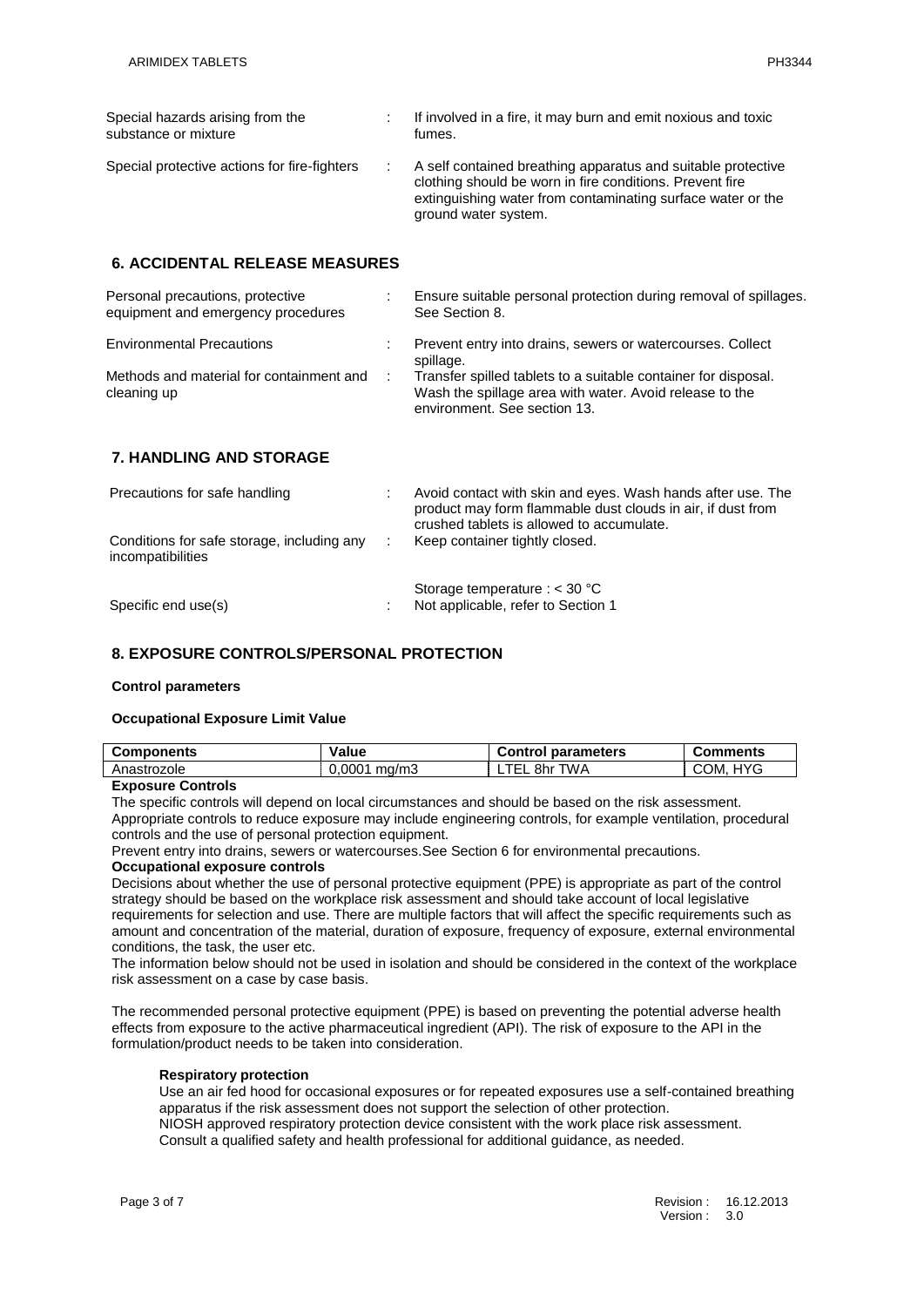#### **Skin protection**

Use impervious clothing to protect against direct contact with the product or for repeated, excessive handling use full chemical protective suit if the risk assessment does not support the selection of other protection. Use impervious protective gloves to protect against direct contact with the product. If the product is dissolved or wetted use a glove material that is resistant to the solvent/liquid.

#### **Eye protection**

Use safety glasses to protect against direct contact with the product if the risk assessment does not support the selection of other protection.

#### **9. PHYSICAL AND CHEMICAL PROPERTIES**

#### **Information on basic physical and chemical properties**

Form : film-coated tablets

**Other information**

 **No other data available**

#### **10. STABILITY AND REACTIVITY**

| Reactivity                           |   | No known reactivity hazard under normal conditions. |
|--------------------------------------|---|-----------------------------------------------------|
| Chemical stability                   | ÷ | Stable under normal conditions.                     |
| Possibility of hazardous reactions : |   | None known.                                         |
| Conditions to avoid                  |   | No conditions producing hazardous situations known. |
| Incompatible materials               | ÷ | None known.                                         |
| Hazardous decomposition<br>products  |   | No hazardous decomposition products are known.      |

# **11. TOXICOLOGICAL INFORMATION**

This health hazard assessment is based on a consideration of the composition of this product.

| Inhalation                               |   | May cause effects as described under single exposure. (STOT)                                                                                                                                                                                                                                                                                                                                                                                                                                                                                                                                                                                  |
|------------------------------------------|---|-----------------------------------------------------------------------------------------------------------------------------------------------------------------------------------------------------------------------------------------------------------------------------------------------------------------------------------------------------------------------------------------------------------------------------------------------------------------------------------------------------------------------------------------------------------------------------------------------------------------------------------------------|
| <b>Skin Contact</b>                      |   | May cause skin rashes and dermatitis.                                                                                                                                                                                                                                                                                                                                                                                                                                                                                                                                                                                                         |
| Eye Contact                              | ÷ | Unlikely to cause eye irritation.                                                                                                                                                                                                                                                                                                                                                                                                                                                                                                                                                                                                             |
| Ingestion                                |   | Low acute oral toxicity.                                                                                                                                                                                                                                                                                                                                                                                                                                                                                                                                                                                                                      |
| Specific Target Organ Toxicity<br>(STOT) | ÷ | Single exposure<br>Exposure routes: Oral<br>Ingestion may lead to hot flushes, abdominal pain, nausea, fatigue,<br>headache and effect the nervous system.<br><b>Repeated exposure</b><br>Exposure routes: Oral<br>Target Organs: Liver, kidney, Testes, ovaries<br>Causes damage to organs through prolonged or repeated exposure.<br>These effects are derived from studies in animals.<br>Effects derived from human findings:, May cause headache, nausea,<br>vomiting, diarrhoea and skin rash., Can cause lowered estrogen levels<br>resulting in:, bone and muscle pain, hot flushes, high cholesterol levels,<br>anorexia, somnolence |
| Sensitisation                            |   | May cause an allergic reaction in rare cases.                                                                                                                                                                                                                                                                                                                                                                                                                                                                                                                                                                                                 |
| Page 4 of 7                              |   | 16.12.2013<br>Revision:                                                                                                                                                                                                                                                                                                                                                                                                                                                                                                                                                                                                                       |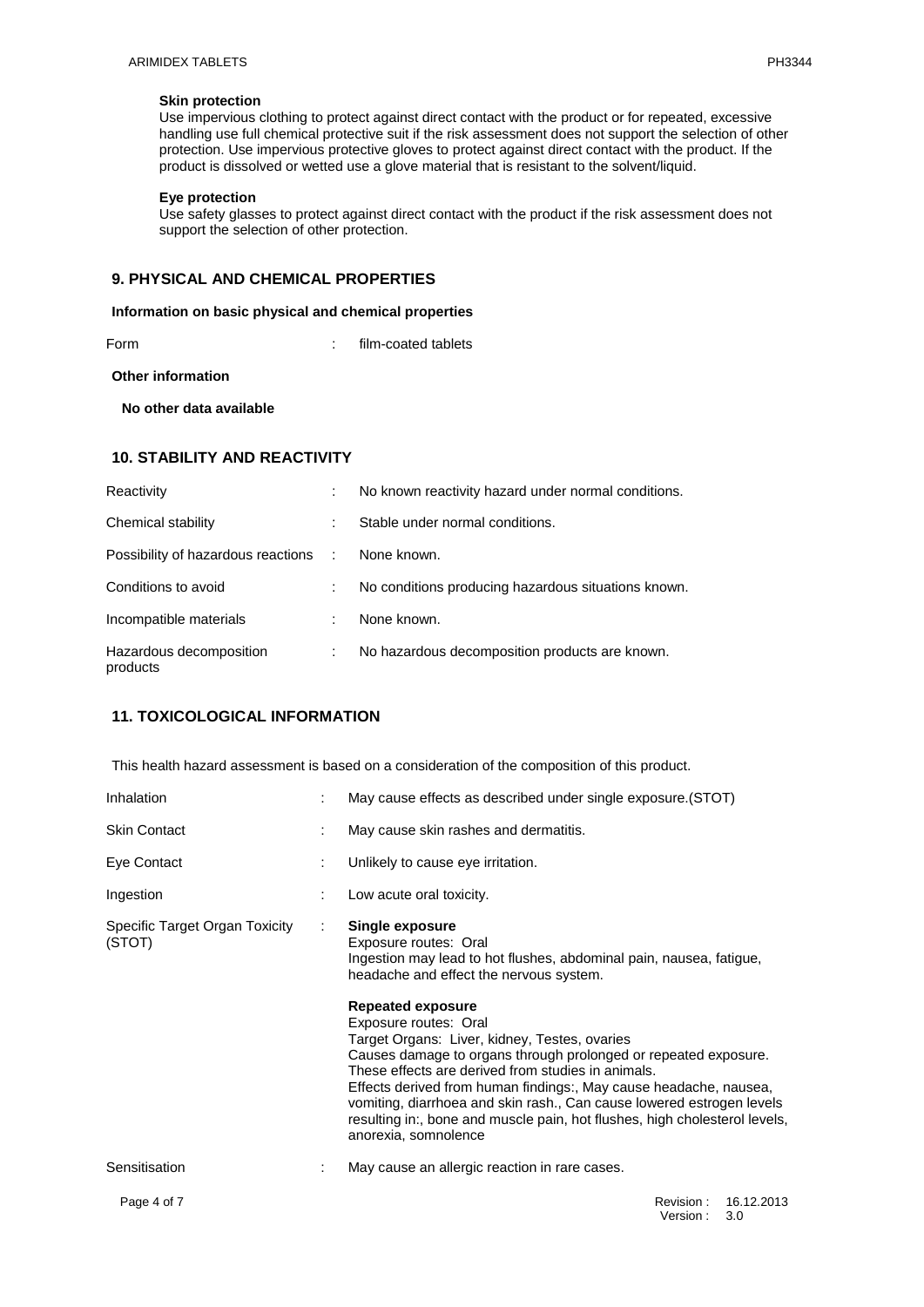| Carcinogenicity       | Suspected of causing cancer.                                  |
|-----------------------|---------------------------------------------------------------|
| Mutagenicity          | The substance is not considered to be genotoxic.              |
| Reproductive toxicity | May damage fertility. Suspected of damaging the unborn child. |

# **12. ECOLOGICAL INFORMATION**

No information on this formulation. The following information refers to active ingredient :

| Toxicity                               |   | NOEC Pseudokirchneriella subcapitata (green algae) 96 H growth rate<br>31,3 mg/l<br>NOEC Pseudokirchneriella subcapitata (green algae) 14 d growth rate 27<br>mg/l<br>NOEC blue-green algae 48 H growth rate < 48 mg/l<br>NOEC blue-green algae 21 H growth rate 3 mg/l<br>NOEC Daphnia magna 21 d 3,2 mg/l<br>NOEC Daphnia magna 21 d 3,2 mg/l<br>LC50 Lepomis macrochirus (Bluegill sunfish) 96 H (static) 84 mg/l<br>LC50 Oncorhynchus mykiss (rainbow trout) 96 H (static) 75 mg/l<br>NOEC Pimephales promelas (fathead minnow) 104 Days (flow through)<br>$0,01$ mg/l |
|----------------------------------------|---|----------------------------------------------------------------------------------------------------------------------------------------------------------------------------------------------------------------------------------------------------------------------------------------------------------------------------------------------------------------------------------------------------------------------------------------------------------------------------------------------------------------------------------------------------------------------------|
| <b>Effect on Effluent</b><br>Treatment |   | No information available.                                                                                                                                                                                                                                                                                                                                                                                                                                                                                                                                                  |
| Persistence and degradability          | ÷ | Not rapidly degradable.                                                                                                                                                                                                                                                                                                                                                                                                                                                                                                                                                    |
| Bioaccumulative potential              |   | The substance has low potential for bioaccumulation.                                                                                                                                                                                                                                                                                                                                                                                                                                                                                                                       |
| Mobility in soil                       |   | The mobility depends on soil type.<br>The substance has low mobility in soil ( $pH < 5.8$ ).<br>The substance has moderate mobility in soil (pH7.7).<br>Water solubility $>= 1$ mg/l.                                                                                                                                                                                                                                                                                                                                                                                      |
| Other adverse effects                  |   | No information available.                                                                                                                                                                                                                                                                                                                                                                                                                                                                                                                                                  |
| <b>13. DISPOSAL CONSIDERATIONS</b>     |   |                                                                                                                                                                                                                                                                                                                                                                                                                                                                                                                                                                            |
| Waste treatment methods                |   | Disposal should be in accordance with local, state or national legislation.<br>Waste, even small quantities, should never be poured down drains, sewers or<br>water courses. Normal waste disposal is via incineration operated by an<br>accredited disposal contractor.                                                                                                                                                                                                                                                                                                   |

| Contaminated Packaging | Empty container will retain product residue. Observe all hazard precautions. |  |
|------------------------|------------------------------------------------------------------------------|--|
|------------------------|------------------------------------------------------------------------------|--|

# **14. TRANSPORT INFORMATION**

RESTRICTED FOR TRANSPORT

#### **ICAO/IATA**

| UN No.               | 3077                                                             |
|----------------------|------------------------------------------------------------------|
| Proper Shipping Name | Environmentally hazardous substance, solid, n.o.s. (ANASTROZOLE) |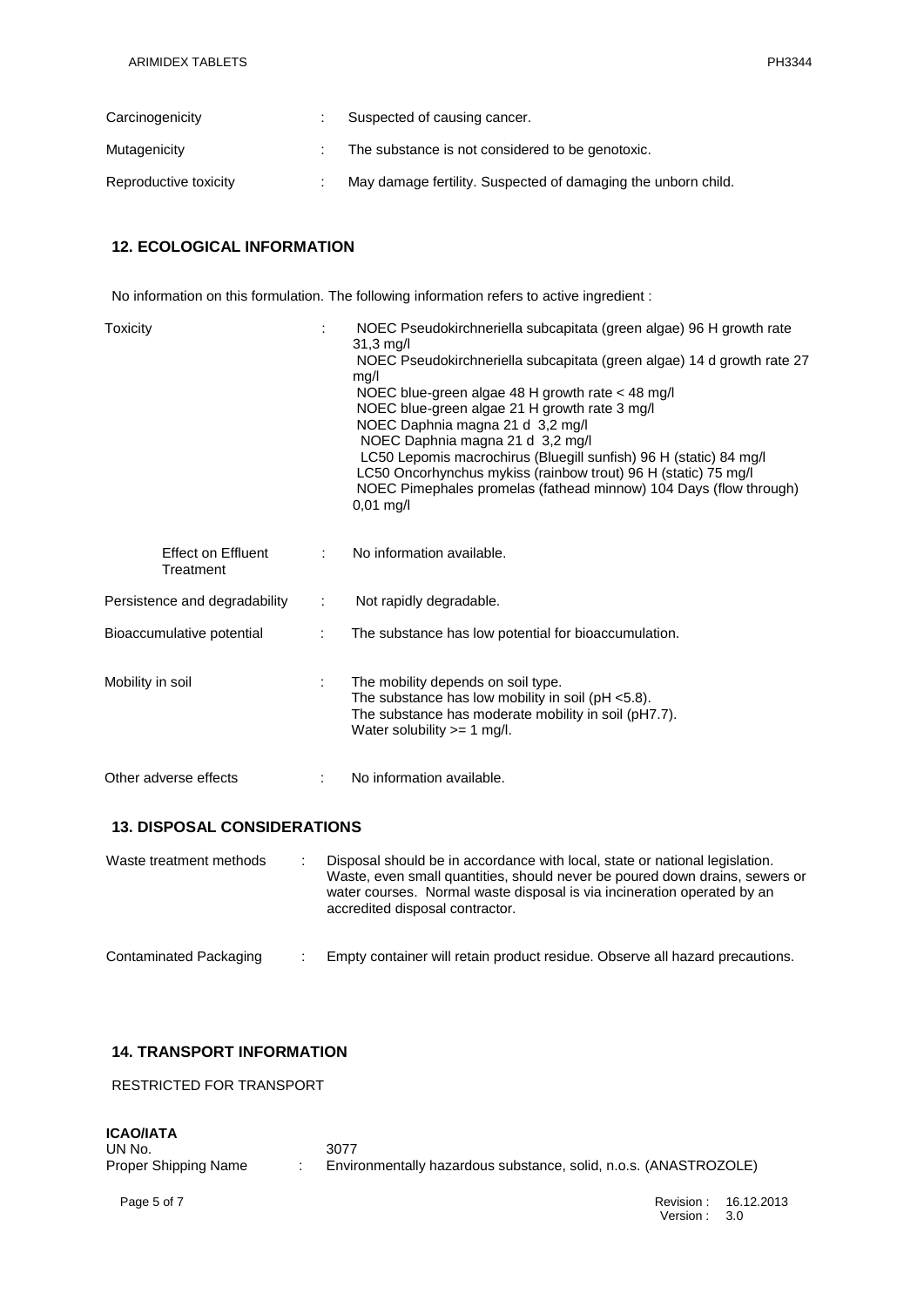| Class                 |                           |
|-----------------------|---------------------------|
| Packing Group         |                           |
| Environmental hazards | Environmentally hazardous |

| <b>IMO/IMDG</b><br>UN No.<br><b>Proper Shipping Name</b><br>Class | ÷<br>٠ | 3077<br>ENVIRONMENTALLY HAZARDOUS SUBSTANCE, SOLID, N.O.S.<br>(ANASTROZOLE)<br>9 |
|-------------------------------------------------------------------|--------|----------------------------------------------------------------------------------|
| Packing Group<br>Marine Pollutant                                 |        | Ш<br><b>Marine Pollutant</b>                                                     |
| <b>ADR</b><br>UN No.<br><b>Proper Shipping Name</b><br>Class      | ÷.     | 3077<br>ENVIRONMENTALLY HAZARDOUS SUBSTANCE, SOLID, N.O.S.<br>(ANASTROZOLE)<br>9 |
| Label(s)<br>Packing Group<br>Environmental hazards                | ٠      | 9<br>$\mathbf{III}$<br>Environmentally hazardous                                 |

#### **15. REGULATORY INFORMATION**

**Safety, health and environmental regulations/legislation specific for the substance or mixture** This material and its container must be disposed of as hazardous waste. In order to comply with legal duties it is necessary to consult local and national legislation.

## **16. OTHER INFORMATION**

|                   | H301 : Toxic if swallowed.                                                |
|-------------------|---------------------------------------------------------------------------|
| Hazard statements |                                                                           |
|                   | H331 : Toxic if inhaled.                                                  |
|                   | H351: Suspected of causing cancer.                                        |
|                   | H360 : May damage fertility. Suspected of damaging the unborn child.      |
|                   | H372 : Causes damage to organs through prolonged or repeated exposure.    |
|                   | H373 : May cause damage to organs through prolonged or repeated exposure. |
|                   | H402 : Harmful to aquatic life.                                           |
|                   | H410 : Very toxic to aquatic life with long lasting effects.              |
|                   | H411 : Toxic to aquatic life with long lasting effects.                   |
|                   |                                                                           |

The following sections contain revisions or new statements :

New significant SHE information: 14. New classification

Minor changes:, 5, 6, 8, 13, 15